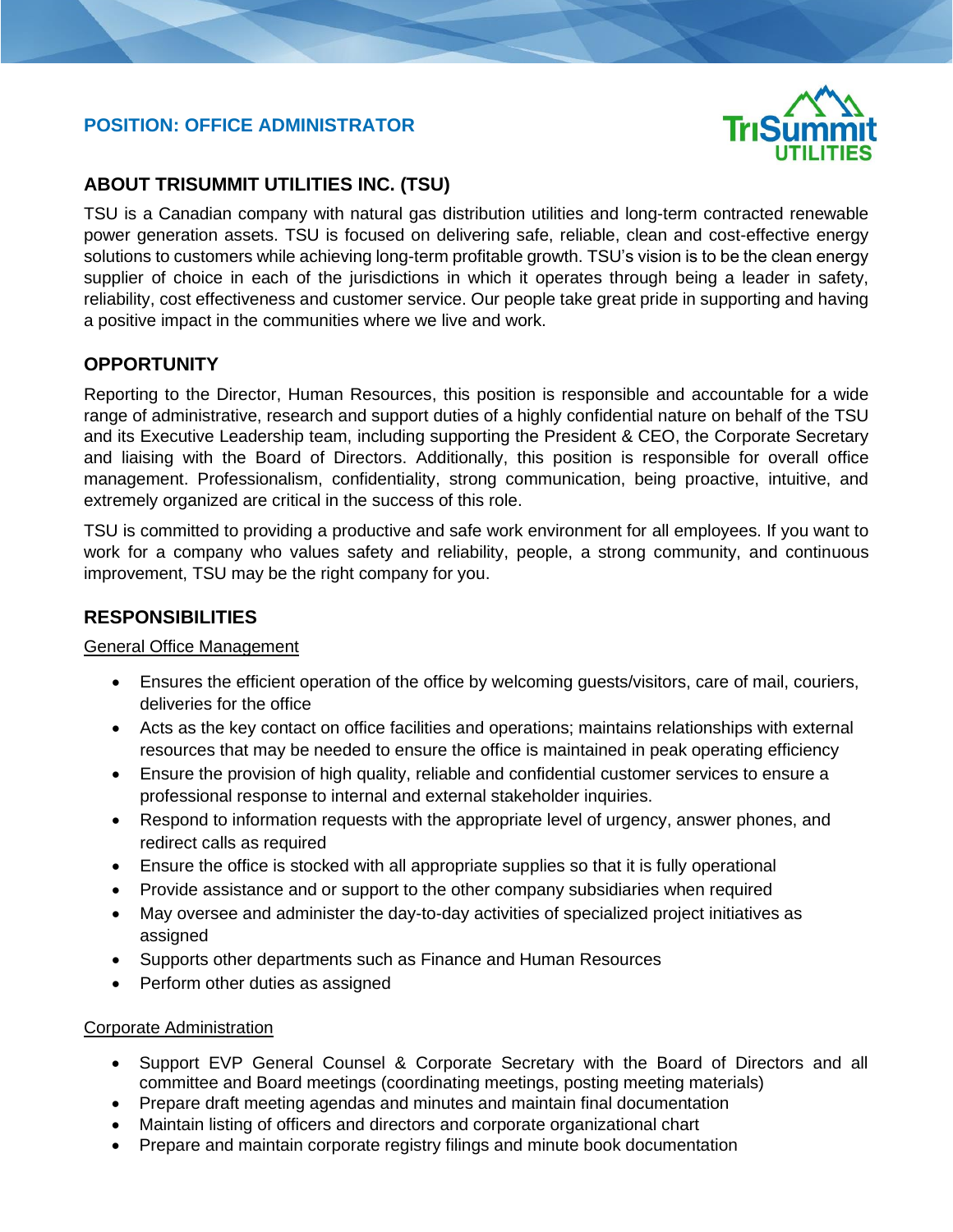- Maintain Board and Committee meeting schedules
- Undertake research projects to provide information and support documentation required for specific meetings and other initiatives
- Liaise with directors in coordinating meetings, travel arrangements and other general matters

### Executive Administration

- Provide confidential administrative support to the TSU Executive Leadership team, which may include managing calendar, organizing meetings, conferences, and other special events
- Make travel arrangements in keeping with each executive's preference and corporate guidelines; communicate in a timely manner on any changes to those arrangements or scheduling
- Compose and prepare routine and non-routine written documentation and correspondence on behalf of the Executive Team, including managing communications as directed, resolving administrative problems and inquires
- Serve as a primary point of contact and liaison on a range of often complex, confidential daily operational and administrative issues.
- Prepare and submit expense reports and cheque requisitions in a timely manner and in accordance with relevant policies

# **QUALIFICATIONS AND EXPERIENCE**

- Minimum 5+ years' experience in a senior administrative role or support function
- Education or experience in a related field such as Office Administration, legal, finance or business or similar post-secondary education.
- Experience working with legal departments and board of directors is an asset
- Advanced working knowledge of the full suite of MS Office and the ability to develop a working knowledge of appropriate technology and software on an as needed basis
- Experience with Diligent, JDE and SharePoint is considered an asset.
- Positive, professional, patient, and calm demeanor
- Strong interpersonal/communication skills and customer service orientation
- Ability to multi-task and prioritize actions and thrives in a fast paced and entrepreneurial environment.
- Ability to deal with highly confidential and sensitive materials in a discreet and professional manner.
- Ability to work both independently and in a team environment.
- Solution focused and results driven

TSU believes that our people are our family; everyone contributes to the success of TSU. We believe in the strength of diversity, and we are dedicated to creating an inclusive environment and a diverse workforce.

# **KEY CONSIDERATIONS**

- This position requires an individual with the ability to conform to a fixed schedule (Monday to Friday 8:00am -4:30pm) and willingness to work outside of regular hours on occasion
- This position is based in our downtown office location (remote work is not an option)